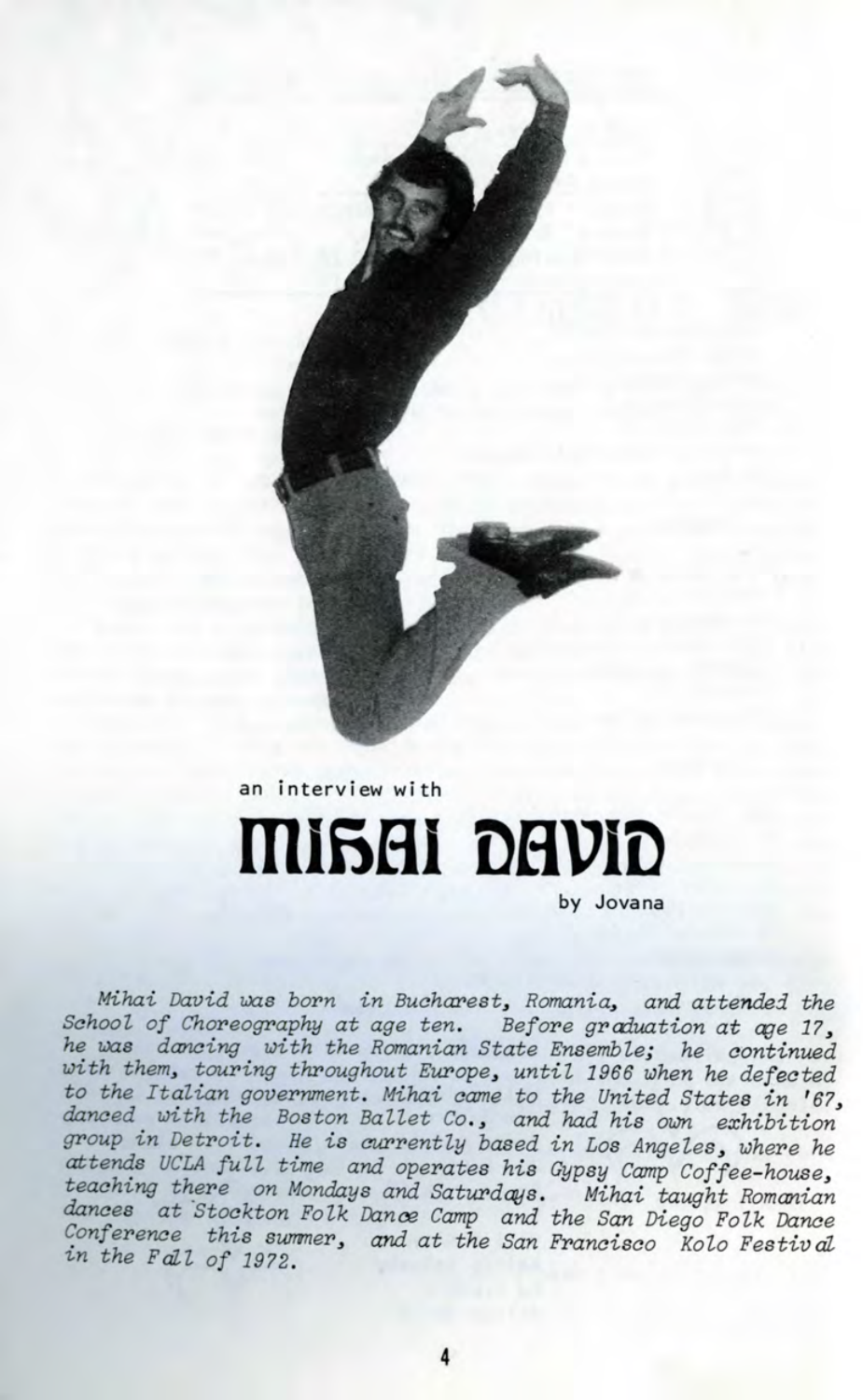HOW ARE ROMANIAN DANCES RESEARCHED?

The Romanian State Ensemble gets its dances directly from the people. One thing I want to mention, the difference between choreographing and 'making up'. 'Making up' is what you do in Jazz, but in Romania they don't make up steps. The Ensembl'e goes to the village , and they get the people together and start dancing. So they see something of interest, and they get the steps. Now, the peasants might dance with their feet crooked, because they haven't taken ballet to have their feet the other way, or they're born with their feet bowlegged. OK. It's not going to be danced bowlegged on the stage. So they bring the steps to the ensemble and do them like a trained dancer would do. They add an arm here and there, or they choreograph in the sense of 'movement' of the whole dance. They come in on this step, and then they move with a different step, and then with a partner or whatever. They don't go in the village (and copy exactly) because that would be just a village dance; it wouldn't be a professional ensemble.

The dances that I teach to American folk dancers are the steps they do in a village, but probably they do it in a circle.  $I<sup>1</sup>m$ not doing any choreography to them. This is recreational. You only need to choreograph when you make it for the stage.

DOES EACH REGION OF ROMANIA HAVE ITS OWN DANCE FLAVOR?

Well, they each have their own culture. The style of dancing in the South and in Moldavia is like two different countries. That's because in the beginning, Romania was split up for a long time and then reunited, and each group of people developed in their own way. Each part of the country does a different type of dance. Not only the styling, but the steps and rhythms are different.

For example, in the South, you don't slap your feet. You just do a lot of fast steps. If it's close to the border, it may look like a Bulgarian dance. like the  $Batuta$ , which has a lot of stamping. In the South, they hold belts.

Moldavia has a lot of heavy stepping, but also you have slaps on your feet. And instead of dancing high like you do in Transylvania, you bend your body.

Maramures is a place where your body is really tight, with a lot of movement of your feet (as in Dans din Oas).

In Transylvania you have a lot of slapping, but the dances of the Hungarians in Romania are different from those in Hungary. Some are slow and some are very fast, but they don't have the continuous slaps on the feet.

One dance from Transylvania is the 'Barbunk'; Hungarians call it the Verbunk. It's very fast, has a lot of slaps on the feet, and has one traveling step with a double dip.

Another dance is 'Somes'(Somes is a river which comes to Clus). Ladies in this dance hold the Varsouvienne position (like in Banat), and they do a lot of very fast turns. Trained dancers turn so fast you can't stop them. But in the case of an amateur, it's even more fascinating, because they turn without spotting! And they turn so fast, it's impossible! I couldn't do it.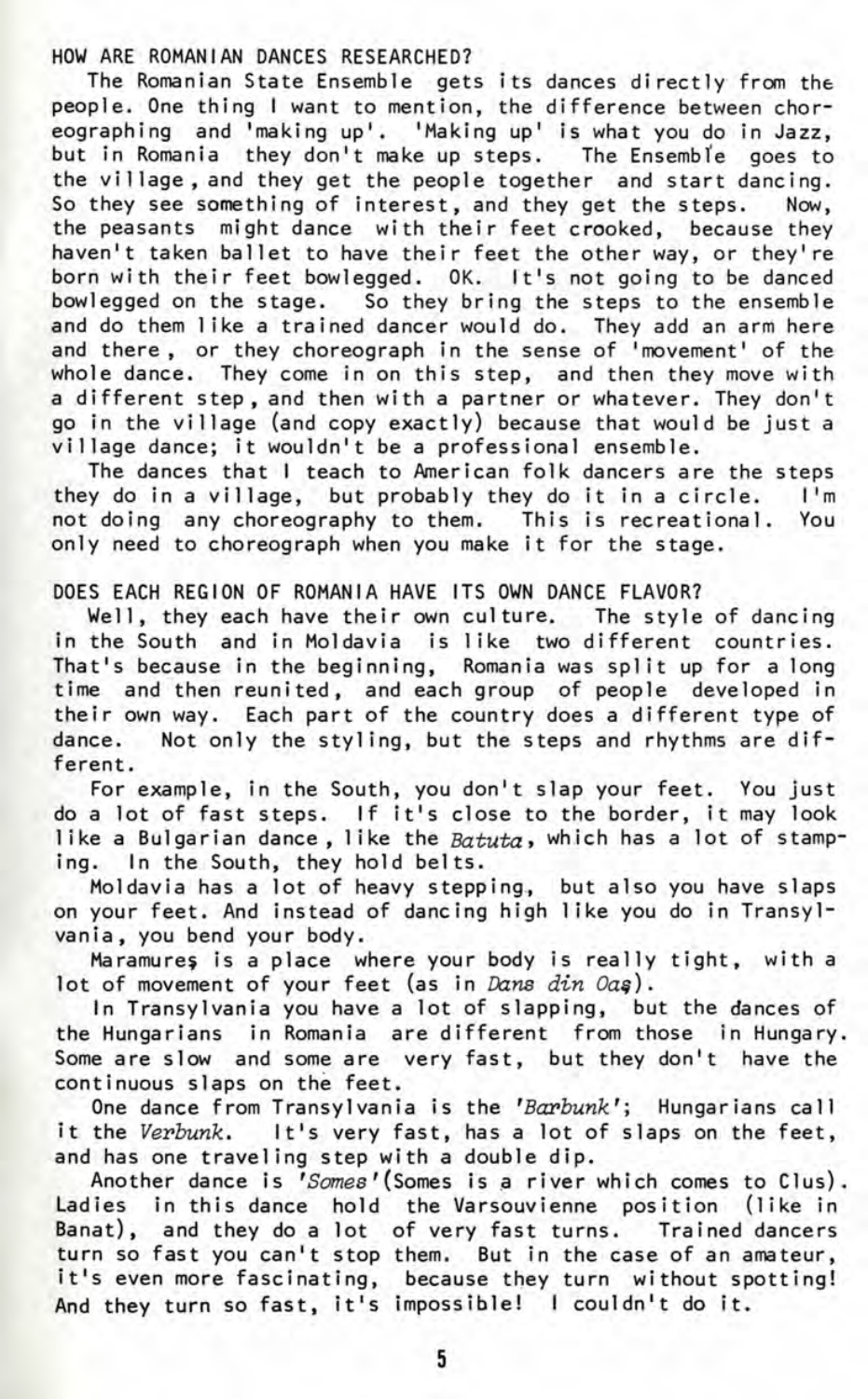In the Fagaras Mountains, central Romania, they also have the slapping. That's where the Invirtita usually comes from. There are a lot of *Invirtitas*, which are fascinating. The men do slap their feet, as in Transylvania, but the rhythm is different.

Briul is a very specific type of dance, but we have a lot of Briuls from different areas, so it may be done differently. But it comes from the South, where it's normally done by the belt. Briul pe Opt' and 'Briul pe Sase' are from Moltania. It's also done in Moldavia, like 'Briul Moldavanesque', where sometimes it's done with the hands on the shoulders.

Another very important dance, one of the biggest traditional dances of Romania, is the 'Dansul Calusarilul'. It means 'The Horseman Dance'. The steps are like you would be on a horse. The first part is very slow, like a trained horse would walk. The second part is very fast. I've never seen a horse going that fast, but it's just like a horse would do with his feet---it's very close to the ground. Calusari is from Calus, in Moltania. It's really rough, and there's no way you can do slaps in it. It's also done in the South, and in Bucharest, original Bucharest.

There are also a lot of Trei Pazestes. It's from the South and has the tricky steps. Trei Pazeste is the slang for 'Be careful! Run!', because of the tricky steps. Trei means 'three'.

There are thousands of  $\emph{Horas}$ . If you go in a village, you'll see a hundred people doing a  $Hora$ , and there is one basic walk. Now some of them are doing it one way; some people put a stamp in it. So it's not something that is written in a book, where if someone changes it, it's wrong. No, that's not wrong. It's just the feeling of the people. There's a basic to it, of course. But a guy feels smarter and more talented, he gets up there and does his thing.

In general, a Hora is going up and down, holding hands in a circle, and moving arms around. That's what it is. It's not a pattern or something.

### WHAT ABOUT A DANCE AS DIFFICULT AS "FLORICICA OLTENESCA"; COULD PEASANTS DO THAT?

Yah. And they could do it better! The only thing, the way the steps are arranged in the second part is the way they do in ensemble. In the village they don't do them in that order. But they do that type of step, and probably harder, without any training. The villagers hold shoulders and start moving their feet as fast as they can. It's really unbelievable. Even professionals can't do it. There is a basic step, and from that it's a take-off. But everybody is in rhythm, even if they're not doing the same steps. It's up to the feeling of the people.

## WHERE DO PEOPLE DANCE IN ROMANIA?

In Romania, or at least in Bucharest, they don't have recreational folk dances, because the people in Bucharest don't like it. Rock and roll is what's happening. But there are people that do like folk dancing; they do it in performing amateur groups, not just for fun. There is no such thing as recreational dancing like we have in America.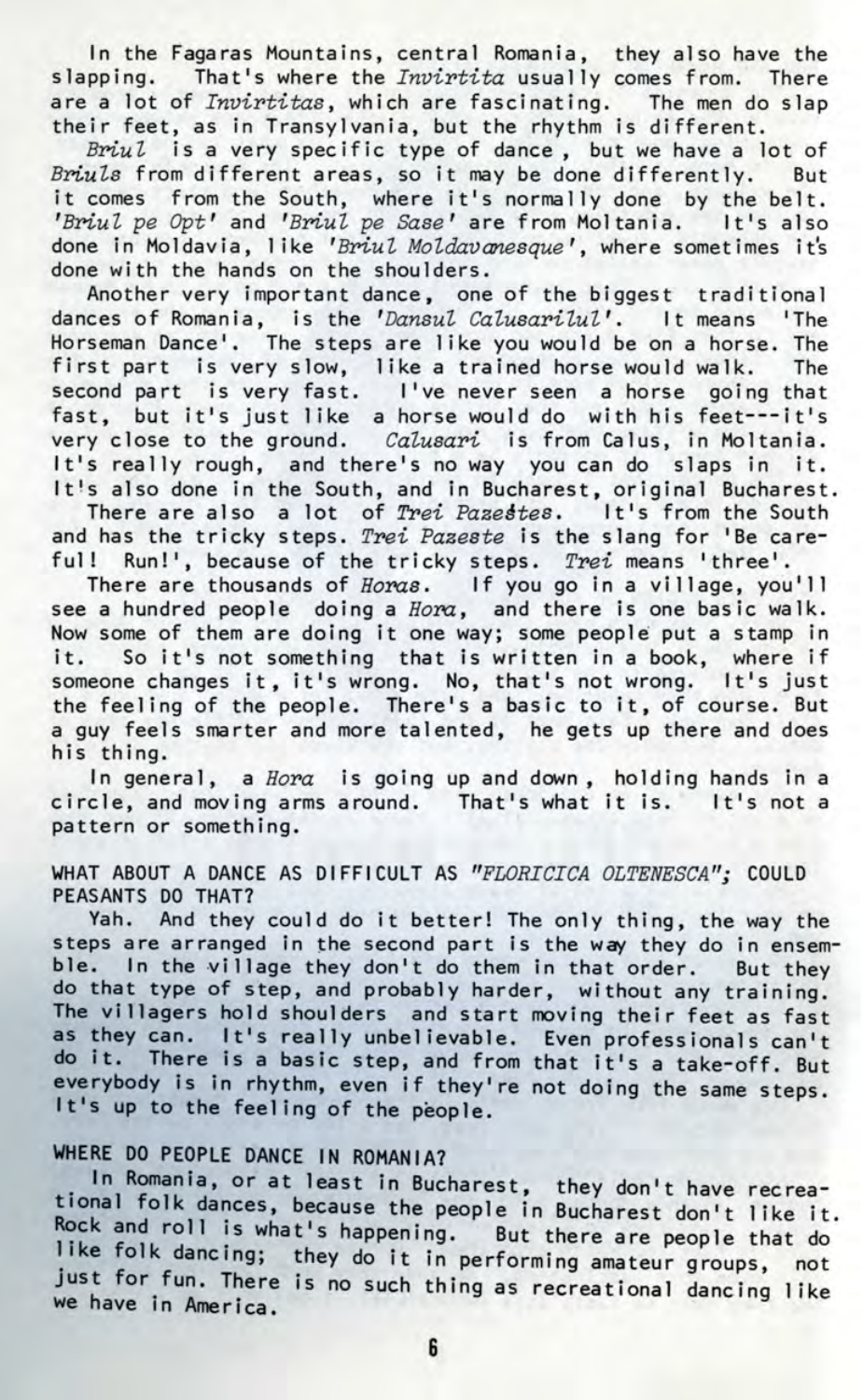

In the villages, yes, you do have; because they don't do rock and roll. They dance on Sunday, because that's the only day they<br>have free, unless they have to do 'voluntary work'. They get tohave free, unless they have to do 'voluntary work'. They get together in the village, and they have an orchestra. They do all types of dances; depends on where the village is. And if they live out of the city of Bucharest, they have weddings in the street. Everybody blocks the street so no car can pass, and they dance Horas and all this.

#### ARE THERE AREAS IN ROMANIA WHERE THEY STILL WEAR COSTUMES?

Yah, in Oas, where it's quite primitive. Maramures is another place nearby. Also in Transylvania, some places. But now it is getting to be more expensive, you know, to wear those costumes all the time. So they don't wear them that much. But some of the people don't buy anything but costumes. Of course, they're not made with gold around, but they have them made , or some make them themselves. They have boots and hats and all kinds of things. Tourists could buy them too. You go in the village, and you buy at a good price!

## DID YOU EXPECT SUCH AN INTEREST IN FOLK DANCING IN AMERICA?

No, I didn't expect that there would be so much interest in folk dancing. I'm fascinated that they like it. I expected there to be more dancing among the ethnic communities, like Armenian or Greek, but that sort of dies out. So it's really something that the American people dance , even though they don't have a background in it. It's just something that appeals to their soul. It's a good thing.